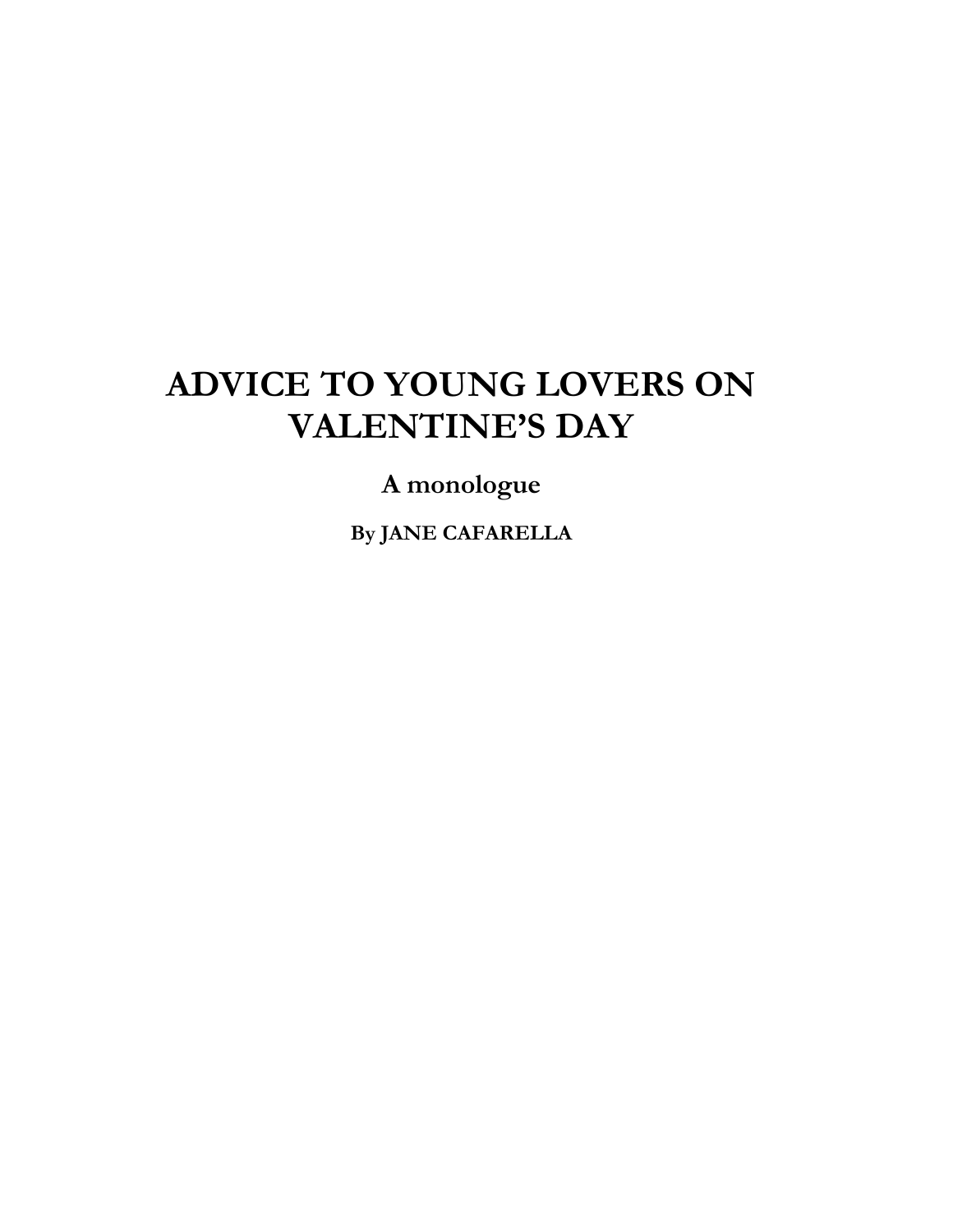*SYNOPSIS: OLIVE, 50-60s, a flower-shop owner, gives romantic advice to her last customer of the day on Valentine's Day*

Oh, You're lucky! I was just leaving. No, that's fine. Come in.

I'm afraid there's not much left to choose from. (*She turns the lights back on as she speaks)*. I've been up to my eyeballs in roses and teddy bears. No. Please, take your time.

Mostly phone and online orders actually. The worst thing is the people who send flowers to themselves. Frankly, I'd rather buy myself jewellery. It lasts longer.

We don't get many young people like you. They'd rather get a tattoo. Diamonds aren't the only things that are forever.

The pink roses? The last bunch. Lovely. Pink roses mean innocent romantic love. And you're young so that's perfect. I hope he's as romantic as you are.

She? Oh. Well, I hope she spoils you.

*She wraps the flowers as she talks.*

I do love Valentine's Day. I got married on Valentine's Day, you know. It's such a romantic day!

I guess that's why I find that particular wedding anniversary so easy to remember. The other two I keep forgetting.

I've been married for almost 30 years – but not to the same person.

The first wedding occurred when I was too young to know any better. He proposed in the car on the way to a meeting. I seconded the proposal; it was passed and we drove on. It was an early sign of how much romance I had to look forward to.

I spent months choosing that dress. Cream lace - size 10. I carried yellow roses and wore gardenias in my hair. We got married in his parents' backyard. All the wedding photos had the clothesline in the background - another sign of things to come.

He turned up wearing the only thing that was left on the rack at the hire place the day before: a purple velvet suit with matching velvet bow tie.

And that's about as much effort as he put into the relationship for the next seven years. I guess that's why I don't have much nostalgia for that particular marriage.

My second wedding - cream lace again, size 14 - was the epitome of romance.

We'd only known each other a few months when it became clear that we should spend the rest of our lives together. So, we flew to the Las Vegas where we married on  $-24$  years ago today!

Red roses.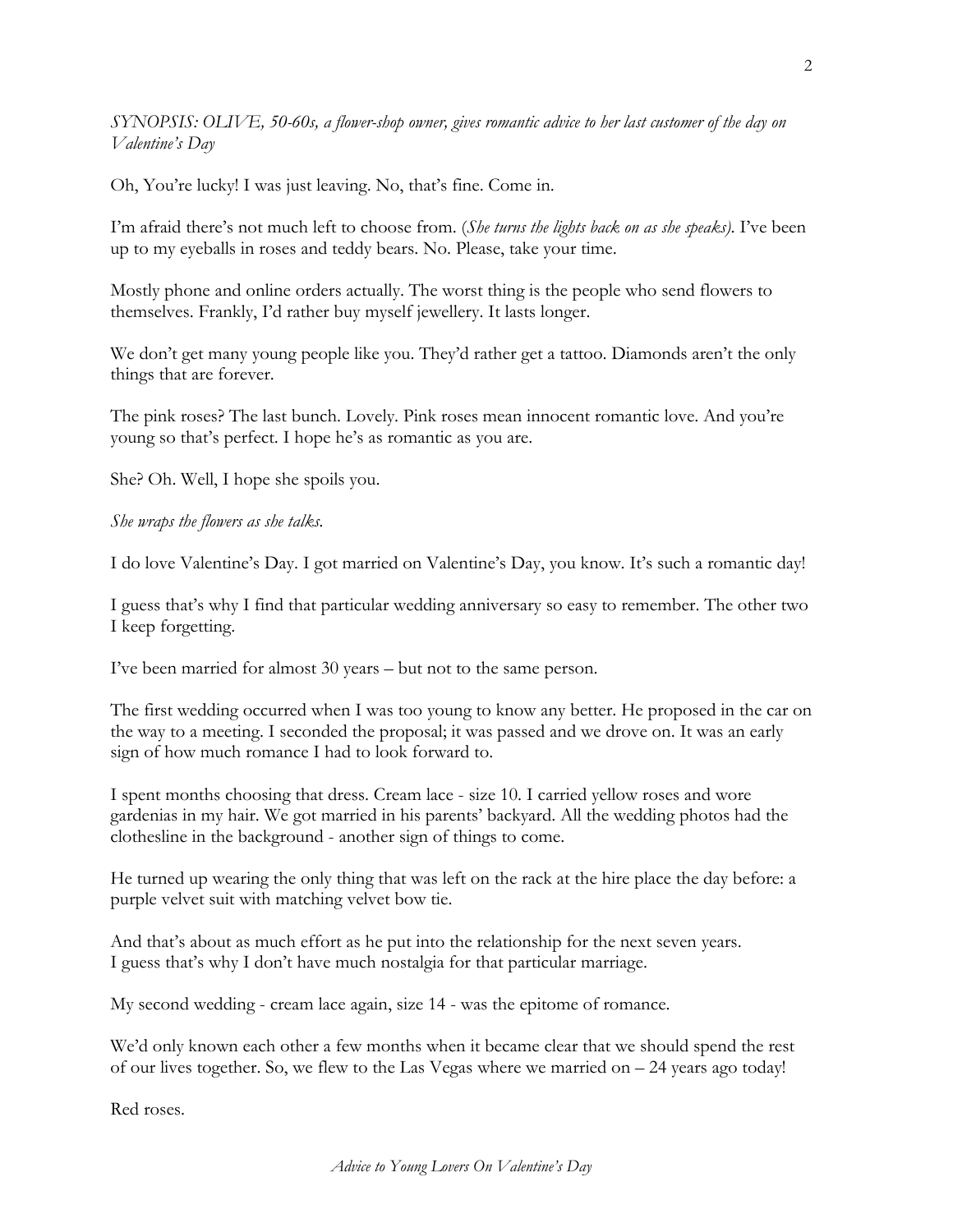It was on our honeymoon that it became even clearer that this was mistake.

"But I made you feel like a million dollars, didn't I?" he said after I walked out.

He did… but it cost me thousands.

By the third wedding - midnight blue satin, size 20 - I was older and wiser.

By that time, I had a son - but not to either of the men I'd married. I carried pink roses – and our daughter, who arrived six months later.

*She smiles.*

Third time lucky.

Bill. We're still married, 20 years later and to each other, so I guess this is the real thing - perhaps because this time I spent more time choosing the husband than the dress?

But I'd be less than honest if I didn't admit that marriage is hard work.

It's hard to keep the romance alive when neither of you bothers to apologise when you fart in bed.…and when "hanging out" together just means not holding your stomachs in. And when the chief topic of conversation is the kids - or money.

So… after three "I dos" and two "I don't any-mores" here's my advice to young lovers on Valentine's Day:

First of all, size matters. The size of your bank balance, that is. Don't marry for money, but don't marry at all unless you both have some prospects of getting any - especially if you have kids. You can hand down booties but you can't hand down education.

Secondly, familiarity breeds contempt, so perhaps the ensuite next to the bedroom is not the ideal situation after all.

Thirdly, get a life, and not just a family life. Do something for yourself occasionally - apart from going to the dentist or the gynaecologist. Nobody wants to be married to a martyr or a bore.

Fourthly, don't wait for Valentine's Day to say, "I love you". Better still, don't just say it, show it - and not just today but *every* day. But don't bother with trashy bears with red satin hearts. Show it by sharing responsibilities, not just your bed.

Love is like paint. It wears off. You need to keep applying it.

And finally, if you must celebrate, remember that St Valentine was clubbed to death and died a martyr.

So, if you still want to sanctify love and marriage, why not commemorate St Teresa of Avila (1515-1582) on October 15 – the patron saint of headache sufferers?